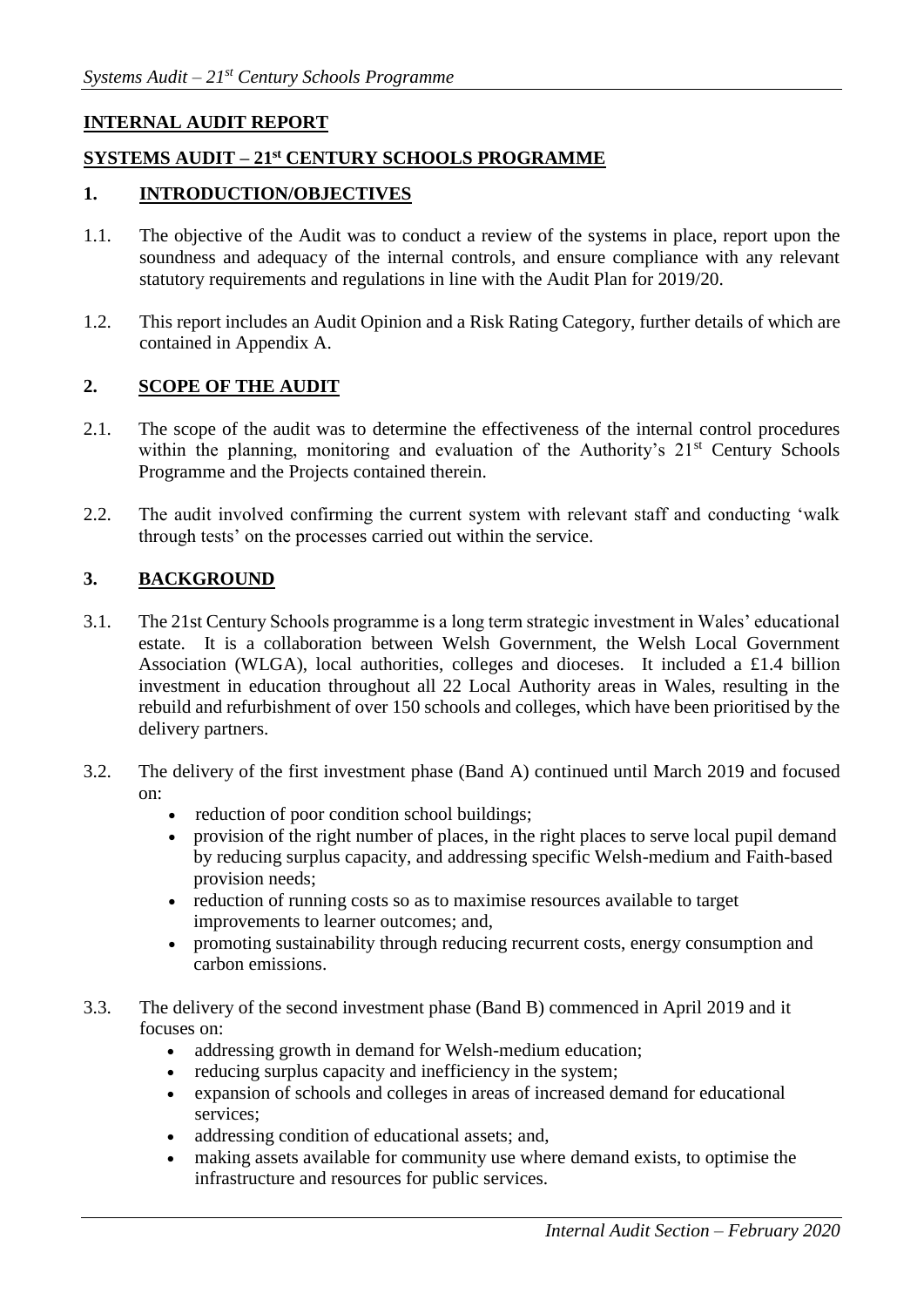- 3.4. The Council's Education Transformation Team delivers the Welsh Government's 21st Century Schools and Education Capital Programme on behalf of the Authority. A number of Blaenau Gwent's key projects were commenced within Band A of the Programme, including:
	- Tredegar Comprehensive School remodelling project;
	- Abertillery Primary School new build; and,
	- Six Bells Primary School new build.

## **4. AUDIT FINDINGS & WEAKNESSES**

- 4.1. The findings and weaknesses below are in order of risk, with the first being the highest risk area.
- 4.2. In order to satisfy Welsh Government's (WG) application requirements in respect of the 21<sup>st</sup> Century Schools Programme a Strategic Outline Programme (SOP) is required providing an overview of the future education provision within the Borough and identifying projects for investment. A copy of the SOP compiled by the Authority was obtained during the audit and it was evident that it contained the information as required by WG, however it was not possible to determine the date that the SOP was submitted to WG, and therefore it was not possible to determine compliance with the applicable timescales.
- 4.3. As part of WG's application process for individual investment projects it was evident that business case documentation was required to be submitted, satisfying a number of criteria that were stipulated within published guidance. A sample of applications submitted by the Authority was selected during the audit, with the associated documentation assessed. It was evident that the business case documentation submitted by the Authority contained relevant cases to support the application; however, it was not evident that one of the documents obtained during the audit had been signed by senior management to certify approval prior to submission.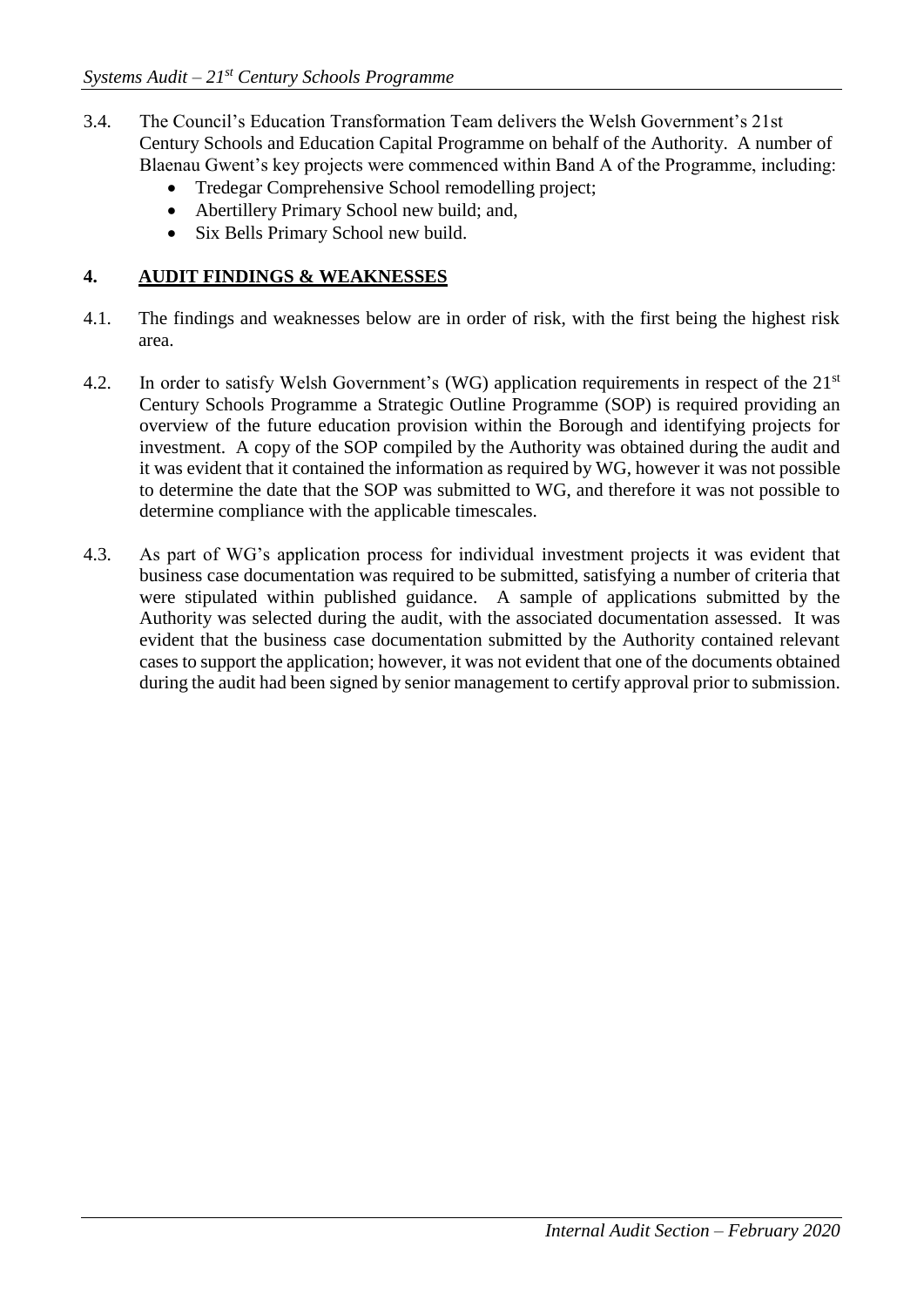# **5. RISKS AND AGREED ACTIONS**

| Ref  | <b>Summary of Findings</b>                                                                                                                                                                 | <b>Risk</b>                                                                                                                                                                                  | Agreed Action                                                                                  | <b>Client Management</b><br>Comments | Person Responsible and<br><b>Target Date</b>            |
|------|--------------------------------------------------------------------------------------------------------------------------------------------------------------------------------------------|----------------------------------------------------------------------------------------------------------------------------------------------------------------------------------------------|------------------------------------------------------------------------------------------------|--------------------------------------|---------------------------------------------------------|
| 4.2. | It was not possible to<br>determine the date that<br>the SOP was<br>submitted to WG, and<br>therefore it was not<br>possible to determine<br>compliance with the<br>applicable timescales. | $Median -$<br>Unable to verify that WG<br>submission deadlines<br>have been satisfied.                                                                                                       | Evidence of submissions to<br>WG will be retained and<br>stored centrally where<br>applicable. |                                      | <b>Head of Education</b><br>Transformation.<br>Ongoing. |
| 4.3. | It was not evident that<br>the business case<br>documentation<br>obtained during the<br>audit had been signed<br>by senior management<br>to certify approval<br>prior to submission.       | $Median -$<br>Lack of identification of<br>senior accountable<br>officer for submission.<br>Lack of confirmation that<br>the version submitted has<br>been approved by senior<br>management. | Evidence of submissions to<br>WG will be retained and<br>stored centrally where<br>applicable. |                                      | <b>Head of Education</b><br>Transformation.<br>Ongoing. |